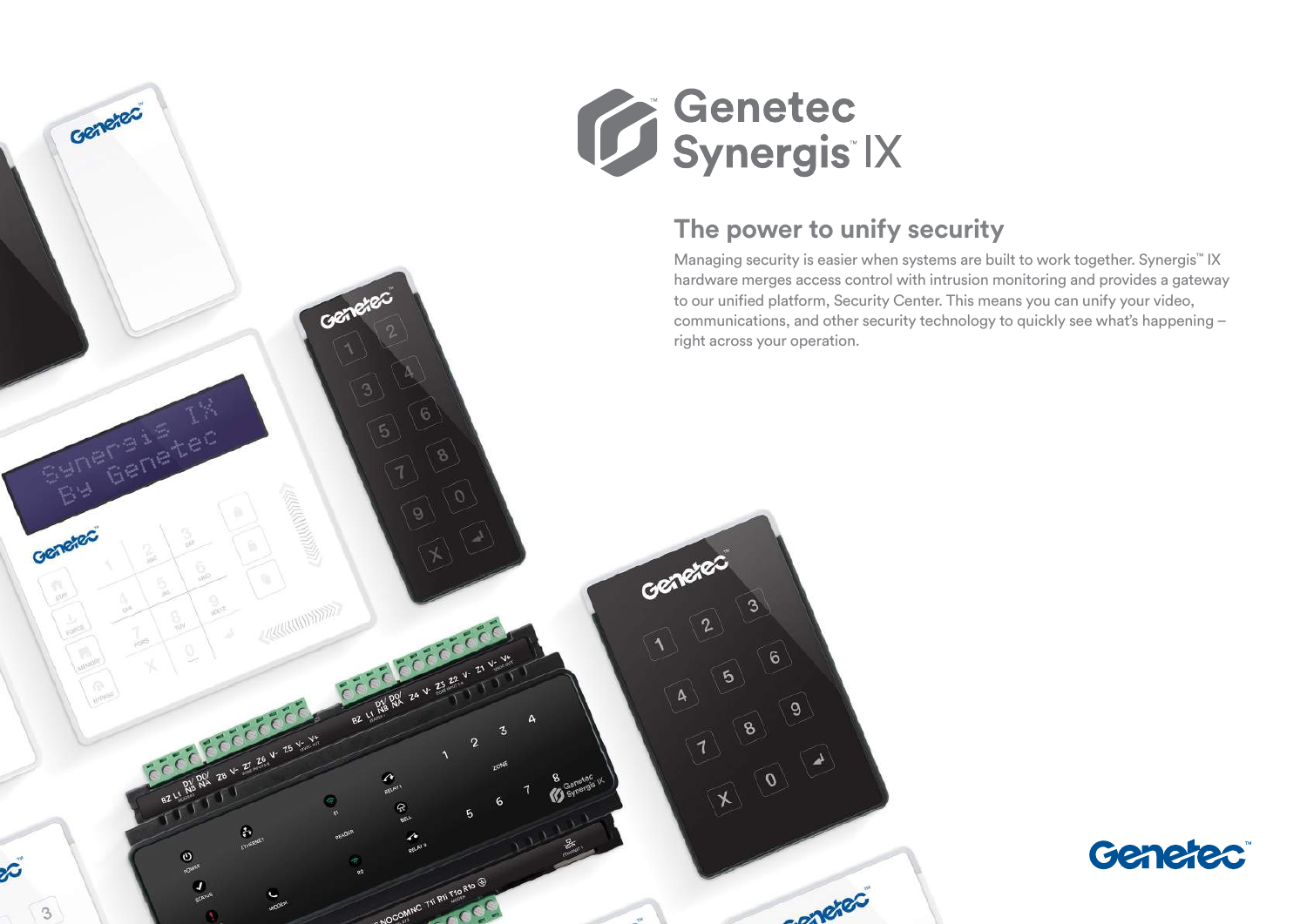# **Unified access control, intrusion monitoring, video and more**

Synergis IX has a large selection of hybrid controllers, interface modules, readers and keypads designed to work with the Genetec™ Security Center Synergis platform. This platform unifies access control and intrusion functions with video surveillance, communications and more. Which means you can reap the benefits of reduced costs, enhanced operational efficiencies, and gain greater insight into your security environment.

## **Get a complete view of your security**

Monitor in real-time everything that is going on in your facility and get a better understanding of your security environment. Investigate in real-time, a variety of different events with the help of live video and detailed event monitoring information. Overall improving agility, and informed decision making.



### **1 Multi-task view**

Keep multiple tasks open at the same time to allow your operators to see and do more like manage cardholders, arm and disarm areas, and run reports.

## **2 Detailed event monitoring**

Receive detailed cardholder information for all door and intrusion areas.

### **3 Access and intrusion widgets** Take quick actions such as unlocking a door, disarming an area, or triggering an output from dynamic widgets.

### **4 Dynamic graphical maps and dashboards**

Better visualize and manage your security environment by dynamically navigating through facilities. Arm and disarm areas, lock and unlock doors directly through the map.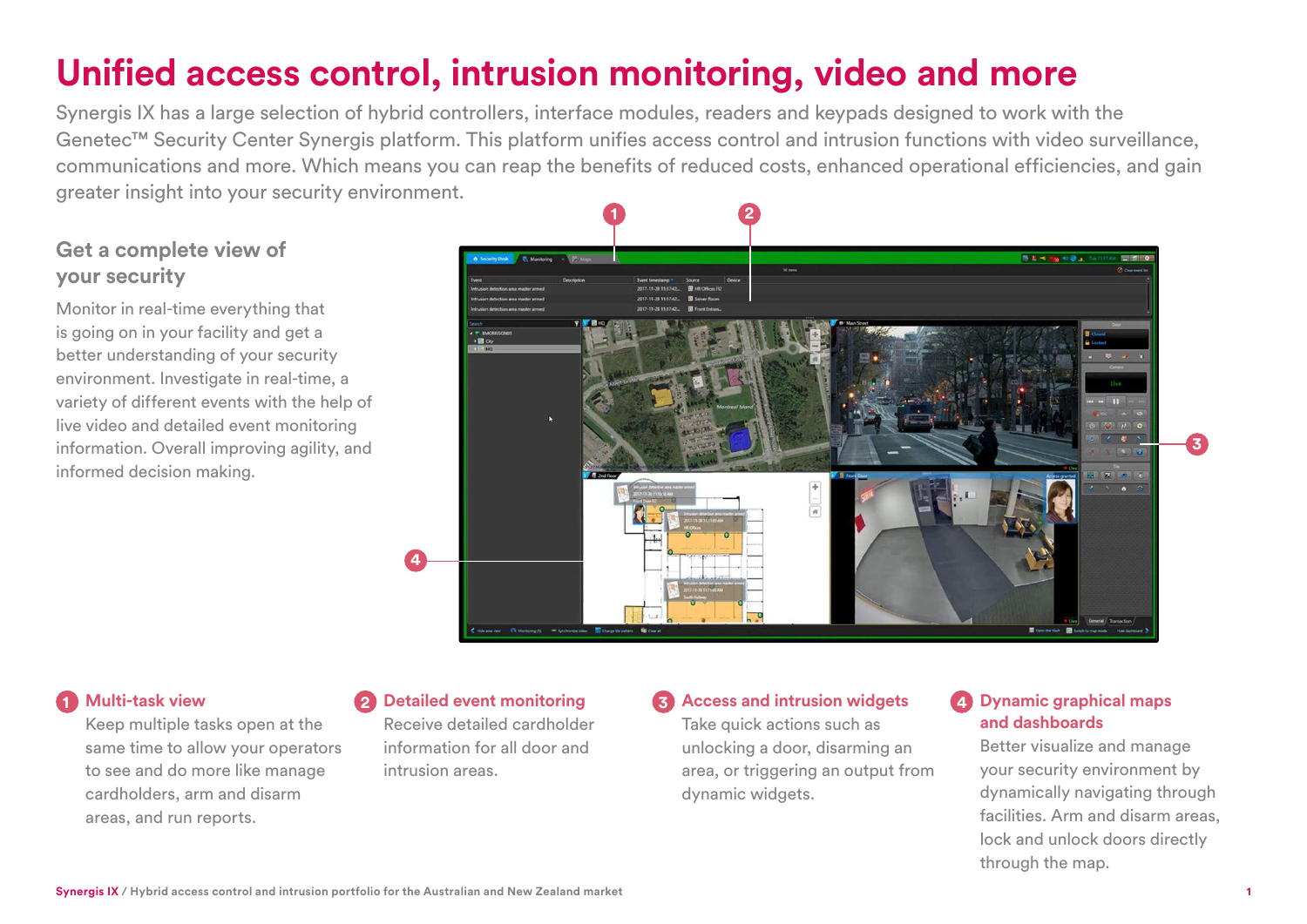# **Synergis IX hybrid controllers and interface modules**

With a broad range of supported hardware at your disposal, the Synergis IX system lets you control and monitor a scalable number of intrusion areas, doors, cardholders, and other field devices regardless of geographical location.





#### **Synergis IX dual door module PN: SY-SIX-RDM2-DIN-485**

- Directly manages 2 doors (4 readers)
- 2 reader ports configurable for either Wiegand or RS-485
- 8 multi-purpose inputs
- 2 Form C relay outputs
- Managed by Synergis IX controllers



#### **Synergis IX input modules PN: SY-SIX-ZX16-DIN**

• 16 zone inputs

#### **PN: SY-SIX-ISO16-DIN**

• 16 opto-isolated inputs for lift control

#### **PN: SY-SIX-ADC4-DIN\*\***

- 4 channel analog inputs
- Managed by Synergis IX controllers

| <b>NUMBER</b> STRAINER | $R_{11}$ $\sqrt{2}$ $\sqrt{2}$ $R_{11}$ $R_{12}$ $R_{13}$ $R_{14}$ |   |  |
|------------------------|--------------------------------------------------------------------|---|--|
| $\overline{a}$<br>л    |                                                                    |   |  |
| ×                      | E                                                                  |   |  |
|                        | <b>MONT</b>                                                        | п |  |
|                        |                                                                    |   |  |

#### **Synergis IX networked hybrid controller**

#### **PN: SY-SIX-CTRL-DIN\***

- Networked hybrid intelligent controller that provides intrusion detection and access control
- Directly manages 2 doors
- Up to 250 downstream RS-485 interface modules
- Expandable to 128 doors (256 readers), 250 inputs and outputs
- Up to 50,000 cardholders**\*\*** and up to 50,000 offline events
- In-built offsite communications dialer (ContactID, SIA)



### **Synergis IX output module PN: SY-SIX-PX8-DIN**

- 8 Form C relay outputs
- Managed by Synergis IX controllers
- Elevator dispatch is not supported at this time but will be in the future.
- Available with the launch of Softwire 10.11
- \*\*\* Specific values can not be represented in Security center but can be used off line directly through the Synergis IX interface.



### **Synergis IX networked single door hybrid controller**

#### **PN: SY-SIX-CTRL-DIN-1D**

- Networked hybrid intelligent controller that provides intrusion detection and access control
- Directly manages 1 door (RS-485 only)
- Up to 250 downstream RS-485 interface modules
- Expandable to 128 doors (256 readers), 250 inputs and outputs
- Up to 50,000 cardholders**\*\*** and up to 50,000 offline events
- In-built offsite communications dialer (ContactID, SIA)



#### **Synergis IX IO module PN: SY-SIX-IO84-DIN**

- 8 zone inputs
- 4 high current Form C relay outputs
- Managed by Synergis IX controllers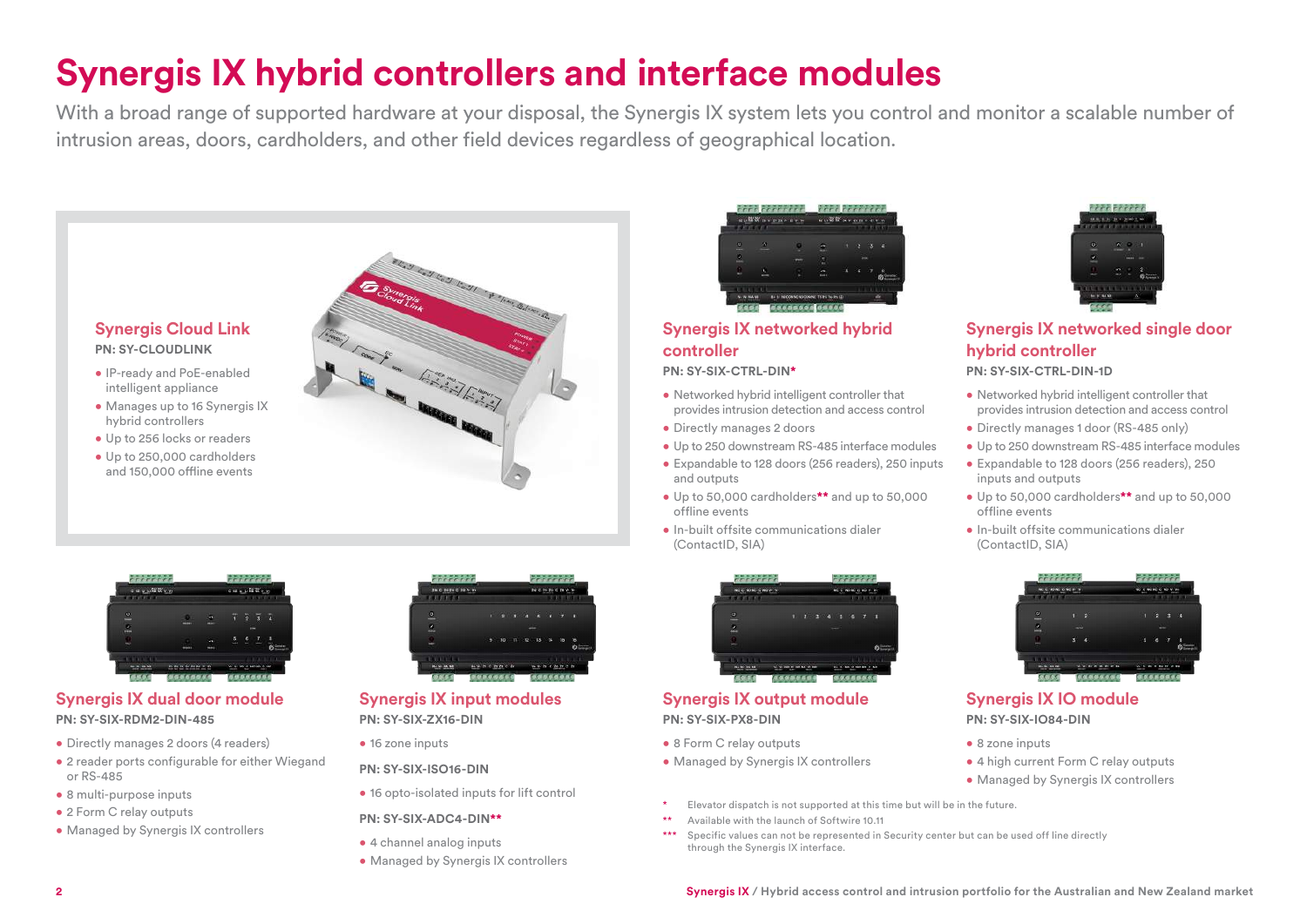# **Synergis IX family of readers and keypads**

Synergis IX unifies the world of access control and intrusion monitoring with durable readers and keypads capable of arming and disarming zones.



### **Synergis IX readers**

- Multi card technology provides support for DESFire, MIFARE, and 125kHz cards from a single reader
- Encrypted RS-485 or standard Wiegand connection
- Optional keypad for arming and disarming an area or group of areas based on valid credentials
- IP65 protection for harsh environments with optional vandal resistant covers
- Managed by Synergis IX controller over RS-485 or Wiegand
- Synergis IX controllers are also compatible with any Wiegand readers



**PN: SY-SIX-KLCS-B PN: SY-SIX-KLCS PN: SY-SIX-KLCD**





### **Synergis IX keypads**

- Arm and disarm an area or group of areas
- Monitor the state of an area or status of a door
- Secure login with PIN code operation
- Offers cost-effective expansion with 4 inputs and 1 output
- Managed by Synergis IX controller over RS-485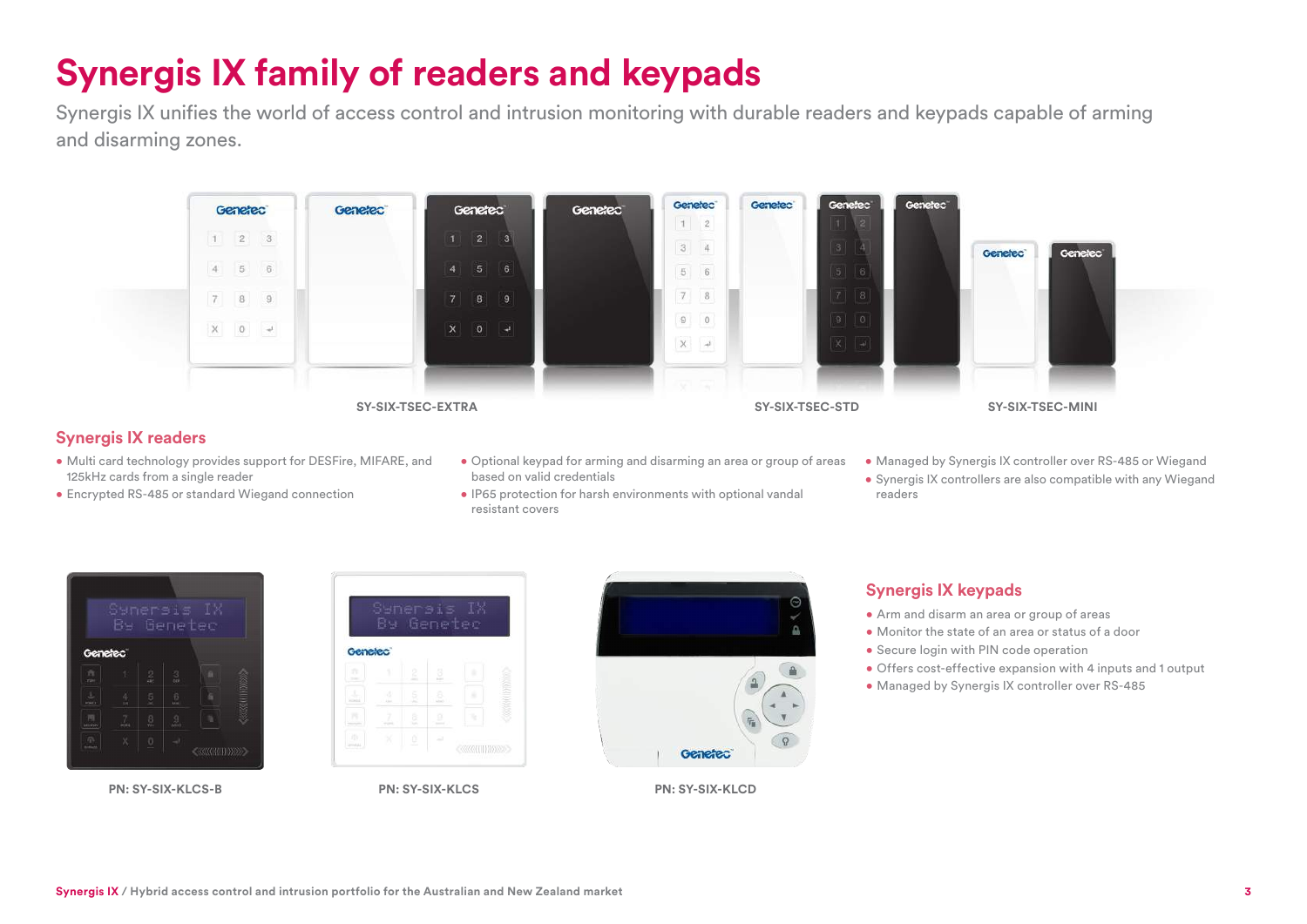# **Supported Synergis IX DIN Rail enclosures**

To facilitate Synergis IX hardware deployments, empty DIN Rail enclosures are available offering customers more customization.

Synergis IX<sup>1</sup> DIN Rail enclosures offer a removable door for fast simple mounting and maintenance. Additional space is also provided above and below the DIN module locations for finger trunking or use of the cable tie points for secure and clean wiring.



 $^{\rm 1}$  Synergis IX is Class 5 compliant. Please reference the deployment guide for installation details.

| Enclosure dimensions*<br>(Height x Width x Depth) | <b>Enclosure</b>                                        | <b>Comments</b>                                                     |  |  |
|---------------------------------------------------|---------------------------------------------------------|---------------------------------------------------------------------|--|--|
| $400 \times 280 \times 102$ mm                    | DIN Rail enclosure 1 x 1<br>PN: SY-SIX-EN-DIN-11        | Fits 2 full size DIN Rail modules.<br>Rail Included                 |  |  |
| $400 \times 280 \times 102$ mm                    | DIN Rail enclosure 1 x 2<br>PN: SY-SIX-EN-DIN-12        | Fits 2 full size and 1 half size DIN Rail modules.<br>Rail Included |  |  |
| $400 \times 443 \times 102$ mm                    | DIN Rail enclosure $2 \times 2$<br>PN: SY-SIX-EN-DIN-22 | Fits 4 full size DIN Rail modules.<br>Rail Included                 |  |  |
| $550 \times 443 \times 102$ mm                    | DIN Rail enclosure $2 \times 3$<br>PN: SY-SIX-EN-DIN-23 | Fits 6 full size DIN Rail modules<br>Rail Included                  |  |  |
| $207 \times 615 \times 102$ mm                    | DIN Rail enclosure 3 x 1<br>PN: SY-SIX-EN-DIN-31        | Fits 3 full size DIN Rail modules<br>Rail Included                  |  |  |
| $717 \times 443 \times 102$ mm                    | DIN Rail enclosure 2 x 4<br>PN: SY-SIX-EN-DIN-24        | Fits 8 full size DIN Rail modules<br>Rail Included                  |  |  |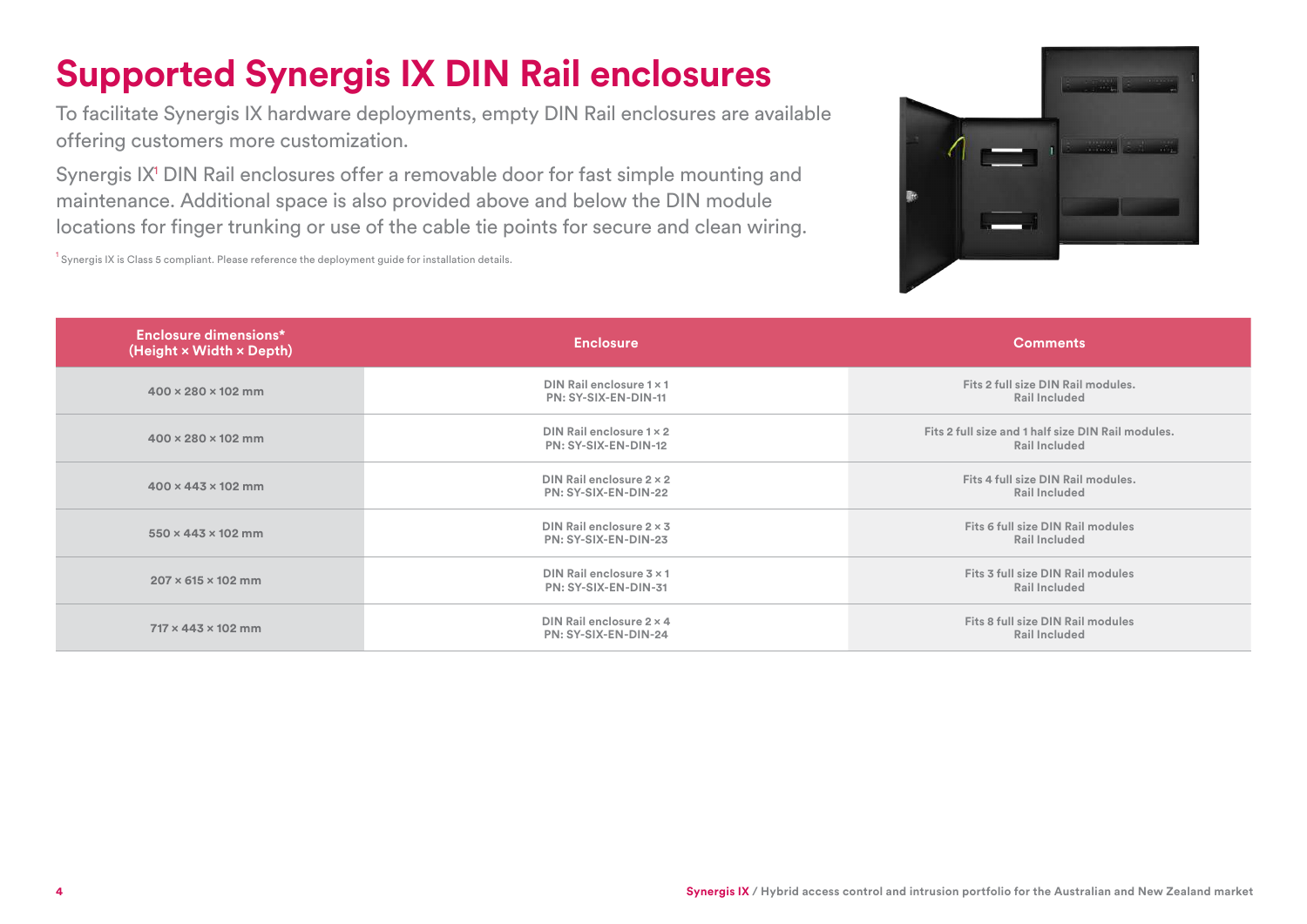# **Synergis IX features & specifications**

The following table presents an overview of Synergis IX capabilities

### **Key capabilities**



| Synergis IX hybrid controllers and interface modules |                            |                                   |                               |                                 |                                     |                                     |                          |  |
|------------------------------------------------------|----------------------------|-----------------------------------|-------------------------------|---------------------------------|-------------------------------------|-------------------------------------|--------------------------|--|
| Model name                                           | <b>Synergis Cloud Link</b> | Synergis IX network<br>controller | Synergis IX PoE<br>controller | Synergis IX dual door<br>module | <b>Synergis IX Input</b><br>modules | <b>Synergis IX output</b><br>module | Synergis IX IO<br>module |  |
| <b>Communication specifications</b>                  |                            |                                   |                               |                                 |                                     |                                     |                          |  |
| IP ready                                             |                            |                                   |                               | $\overline{\phantom{0}}$        | $\overline{\phantom{0}}$            | $\overline{\phantom{0}}$            | $\sim$                   |  |
| PoE-enabled                                          |                            | $\overline{\phantom{a}}$          |                               | $\overline{\phantom{0}}$        | $\overline{\phantom{0}}$            | $\hspace{0.1mm}-\hspace{0.1mm}$     | $\overline{\phantom{a}}$ |  |
| <b>RS-485 communication</b>                          |                            |                                   |                               |                                 |                                     |                                     |                          |  |
| <b>Built-in offsite</b><br>communications dialer     | $\sim$                     |                                   |                               | $\overline{\phantom{a}}$        | $\overline{\phantom{a}}$            | $\overline{\phantom{0}}$            |                          |  |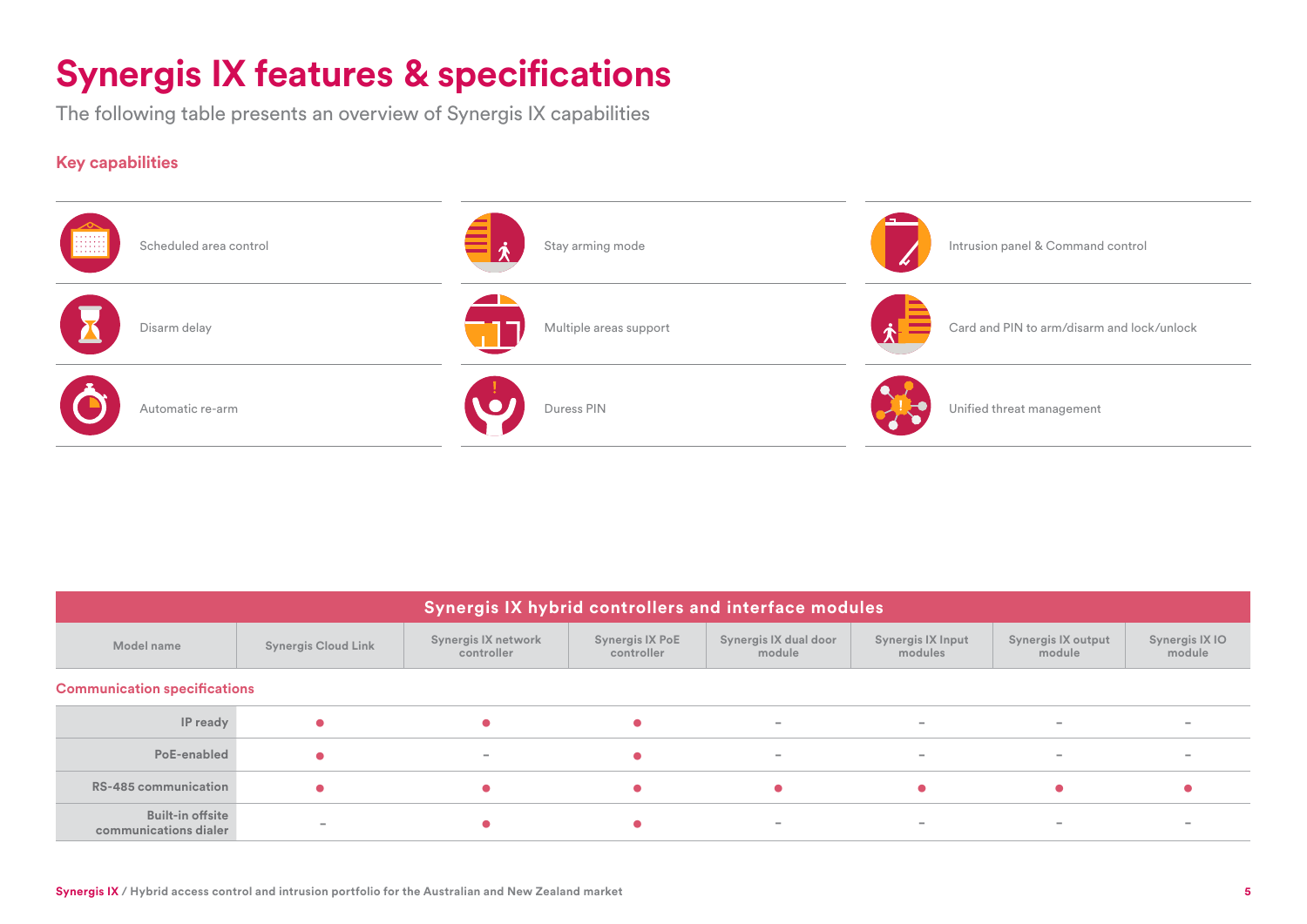# **Synergis IX features & specifications**

**Continued** 

| Synergis IX hybrid controllers and interface modules |                                                                                                                                                                                                                                         |                                                          |                               |                                 |                                 |                              |                          |  |
|------------------------------------------------------|-----------------------------------------------------------------------------------------------------------------------------------------------------------------------------------------------------------------------------------------|----------------------------------------------------------|-------------------------------|---------------------------------|---------------------------------|------------------------------|--------------------------|--|
| Model name                                           | <b>Synergis Cloud Link</b>                                                                                                                                                                                                              | Synergis IX network<br>controller                        | Synergis IX PoE<br>controller | Synergis IX dual door<br>module | Synergis IX Input<br>modules    | Synergis IX output<br>module | Synergis IX IO<br>module |  |
| Downstream module, reader, and lock counts           |                                                                                                                                                                                                                                         |                                                          |                               |                                 |                                 |                              |                          |  |
| Onboard reader                                       |                                                                                                                                                                                                                                         | $\overline{4}$                                           | $\overline{2}$                | $\overline{4}$                  | $\overline{\phantom{a}}$        | $\overline{\phantom{a}}$     | $\overline{\phantom{a}}$ |  |
| Max readers (incl. onboard<br>readers)               | 256                                                                                                                                                                                                                                     | 256                                                      | 256                           | $\overline{4}$                  | $\overline{\phantom{a}}$        | $\overline{\phantom{a}}$     | $\overline{\phantom{0}}$ |  |
| Max inputs <sup>1</sup>                              | $\sim$                                                                                                                                                                                                                                  | 250                                                      | 250                           | 8                               | 16                              | $\overline{\phantom{0}}$     | 8                        |  |
| Max analog inputs                                    | $\overline{\phantom{a}}$                                                                                                                                                                                                                | $\overline{\phantom{a}}$                                 | $\overline{\phantom{0}}$      | $\qquad \qquad =$               | $\overline{4}$                  | $\overline{\phantom{a}}$     | $\overline{\phantom{0}}$ |  |
| Max outputs                                          | $\overline{\phantom{0}}$                                                                                                                                                                                                                | 250                                                      | 250                           | 8                               | $\overline{\phantom{a}}$        | 8                            | $\overline{4}$           |  |
| Supported downstream<br>devices                      | · Synergis IX Network and<br>PoE controller<br>• HID V100, V200, V300<br>· SALTO SALLIS RS-485<br>router<br>· SALTO SALLIS IP router<br>· ASSA ABLOY Aperio hub<br>· Assa Abloy IP locks<br>• Mercury EP panels<br>$\bullet$ Axis A1001 | Synergis IX door modules and<br>Input and Output modules |                               |                                 | Synergis IX readers and keypads |                              |                          |  |
| Max downstream modules                               | · 16 Synergis IX controllers<br>· 32 VertX V100, V200,<br>V300<br>· 8 ASSA ABLOY Aperio<br>hubs<br>· 8 SALTO SALLIS RS-485<br>routers<br>• 8 SALLIS IP routers<br>· 32 Mercury EP panels<br>• 32 Axis A1001                             | 250                                                      | 250                           |                                 |                                 |                              |                          |  |
| Max locks supported                                  | · 64 ASSA ABLOY Aperio<br>locks<br>• 64 SALTO SALLIS locks<br>· 128 ASSA ABLOY IP locks                                                                                                                                                 |                                                          |                               |                                 |                                 |                              |                          |  |

1 Total number of inputs includes dedicated inputs (eg. power monitor, tamper or other). Check manufacturer specifications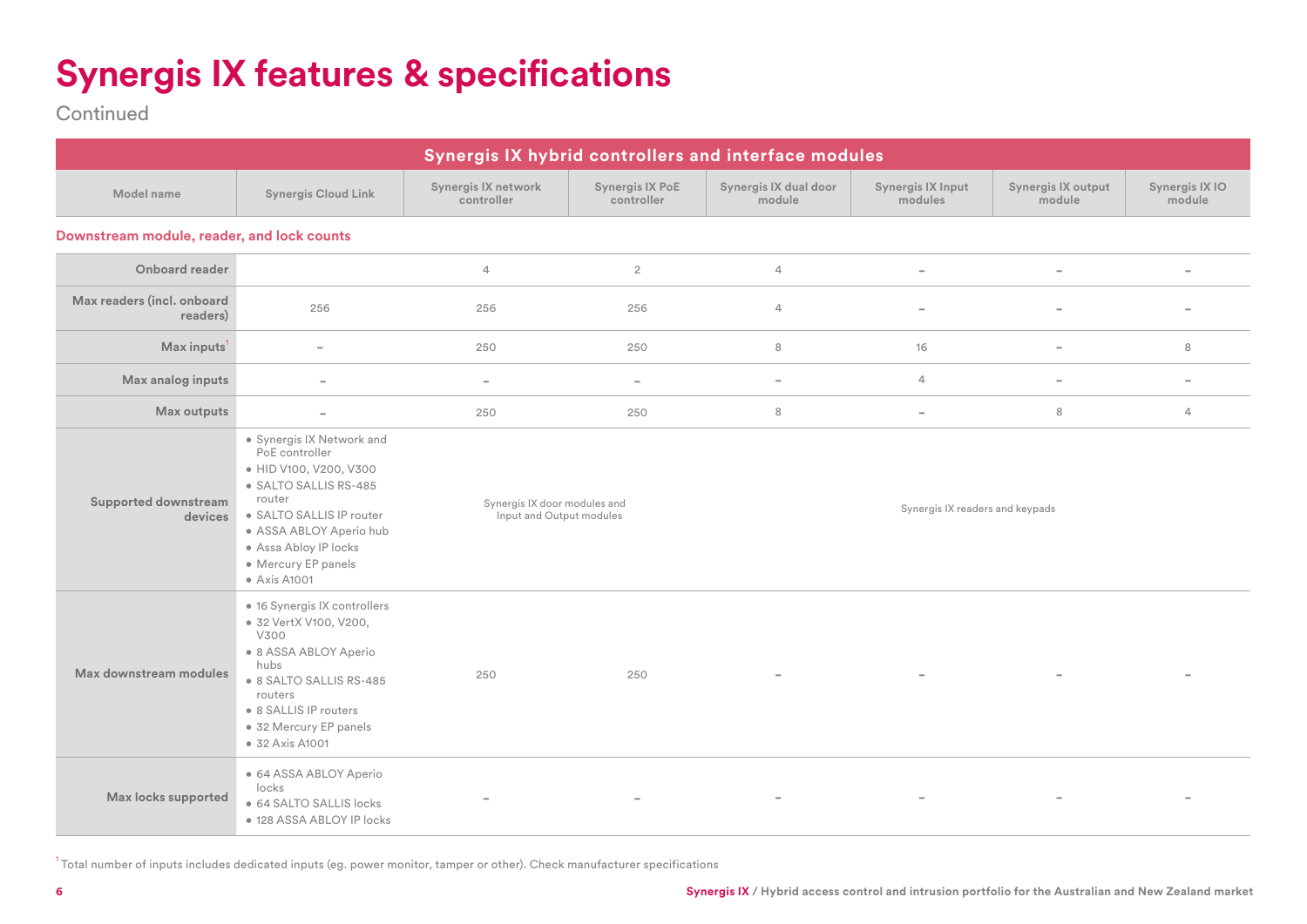# **Synergis IX architecture**

Reduce your total cost of ownership by combining your intrusion monitoring and access control with Synergis IX hybrid controllers and interface modules. Synergis Cloud Link buffers access control and intrusion events to Synergis in real-time and replaces the need to deploy off-the-shelf servers at all remote sites, minimizing your hardware footprint.



1 To reduce your hardware footprint for smaller installations, the Synergis Cloud Link firmware can be installed on a Genetec Streamvault appliance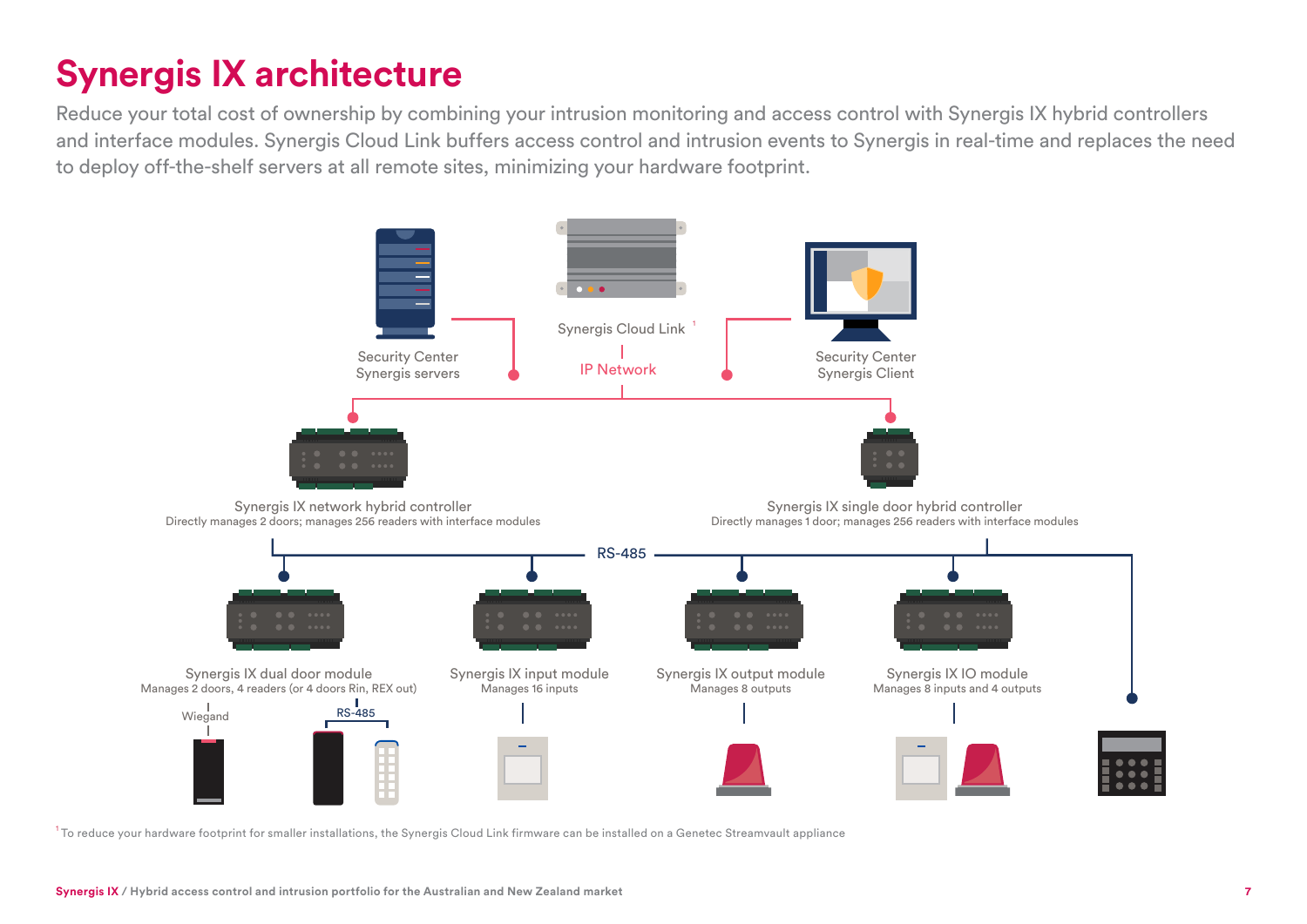# **Pair Synergis IX with other non-proprietary hardware**

Access control and intrusion systems have traditionally relied on proprietary software and hardware, resulting in limited long-term flexibility. Synergis offers a fresh approach to access control and intrusion monitoring, one that gives you the flexibility to choose the hardware that best meets your security needs. Choosing Synergis will guarantee the long-term viability of your access control and intrusion investment.

## **A powerful ecosystem of technology partners**

Genetec™ actively partners with the security industry's leading manufacturers of access control equipment to bring its vision of open and IP-ready access control to life. As the list of integrated hardware grows over time, rest assured that you'll have access to the latest technology that the physical security industry has to offer.



## **Hardware that fits your everyday access control needs**

#### **Choose your controller**

In addition to Synergis IX controllers, Synergis supports some of the most popular controllers on the market including the HID EDGE and VertX EVO controllers, the AXIS A1601 controller and the full line of Mercury Security EP and LP panels.

#### **Wireless electronic locks**

For hard to reach locations, leverage wireless locks and unify wired and wireless systems with Synergis. Supported lock brands include SALTO SALLIS, and ASSA ABLOY Aperio, Sargent Corbin Russwin, Allegion Schlage and SimonsVoss SmartIntego.

#### PoE to the door

To speed up deployments and reduce installation costs, deploy Power-over-Ethernet (PoE) enabled devices such as Synergis Cloud Link, Synergis IX PoE controller, HID EDGE EVO, ASSA ABLOY PoE locks, or the Axis A1001 controller.